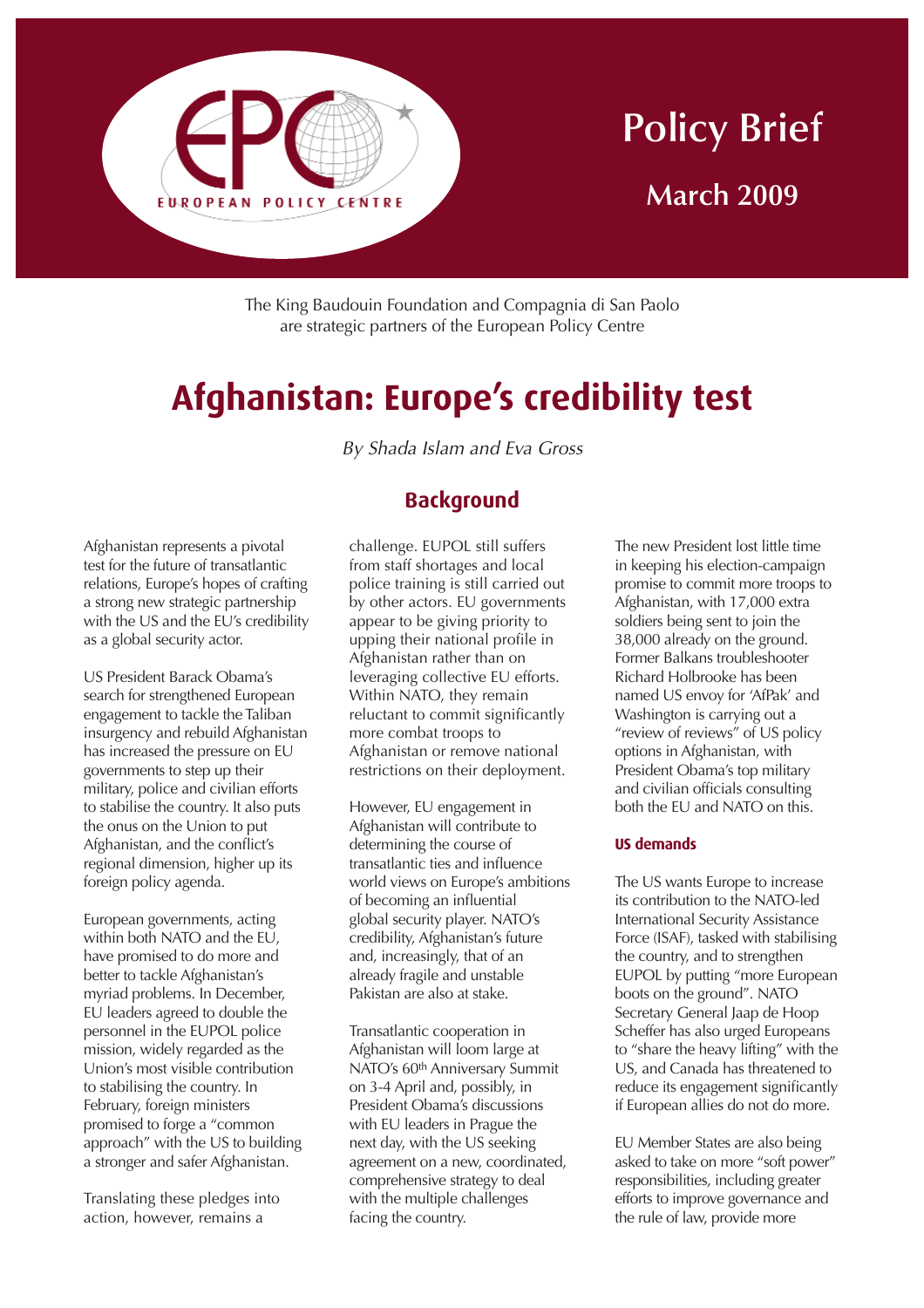development assistance and strengthen counter-narcotics efforts.

Europe is struggling to respond. At first glance, the picture is not as bleak as many believe. European members of NATO have all sent forces to Afghanistan and EUPOL is actively engaged in police sector reform. The EU is also a leading aid donor to Afghanistan: combined European Commission and EU government aid to the country for 2002-2006 totaled €3.7 billion, with an extra €610 million earmarked for 2007-2010.

Crucially, however, given public reservations (if not outright opposition) to the war in Afghanistan, most EU countries are unwilling to commit extra combat troops. This is in part due to the deteriorating security situation and in part to the

The key challenge for Europe in the months ahead will be to leverage its substantial contribution to Afghanistan to boost both its visibility and its voice in the country. This will require strong coordination and cooperation among EU Member States.

Finding solutions to the multiple challenges facing Afghanistan will require sustained, simultaneous and coordinated international action on several fronts.

Having focused almost exclusively on Afghanistan in recent years, the international community is also slowly starting to recognise the need to involve its powerful neighbours in this process.

Richard Holbrooke's appointment as the US envoy for 'AfPak' is a step in the right direction, given the challenge of combating the Taliban insurgency in both Afghanistan and Pakistan. Several EU Member

remoteness of the theatre, which makes it harder to argue the case for more military engagement.

The UK, the second-largest contributor to NATO forces with 8,910 soldiers, has said it cannot do more and is demanding "fairer burden-sharing of responsibilities", particularly in more difficult areas such as the volatile southern province of Helmand.

Germany's 3,405 soldiers, and the extra 600 now promised, are in the relatively calm north; France has sent an additional 1,200 troops over the last year, bringing its total to about 3,000; Italy recently agreed to add 300 more soldiers to the 2,350 already there; Poland is considering increasing its presence from 1,600 to 2,000 soldiers; and the Netherlands has around 1,650 troops on the ground.

## **State of play**

States (including the UK, France, Germany and Sweden) have also nominated their own 'AfPak' envoys in addition to the EU's current envoy in Afghanistan, Ettore Francesco Sequi.

As well as engaging with Pakistan and India, which have exported their rivalries to Afghanistan, Iran will have to be brought into the equation, as stressed recently by both US Secretary of State Hillary Clinton and Italian Foreign Minister Franco Frattini, whose country currently holds the G8 Presidency.

#### **Europe's key challenges**

The EU is an important, albeit still low-profile, actor in Afghanistan. It has pledged to spend €610 million until 2010 on three key priority areas: justice sector reform; rural development, including alternatives to poppy production; and health. Working with the World Bank and USAID, EU funds

It is not just about numbers, however. NATO commanders are also asking Europeans to lift restrictions ("national caveats") on when, where and how their troops can be deployed, amid frequent complaints that these significantly limit the multinational forces' operational capability and ability to accomplish their missions.

Increasingly, the focus is also shifting from military solutions to a "comprehensive approach" covering wider security and development challenges such as police training and reform, reducing Afghanistan's governance and rule of law deficit, and strengthening the counter-narcotics drive. These are areas where the EU has the expertise and experience to play a key role, but the devil lies in the detail.

have helped to build or repair over 200 health centres, paid for the delivery of equipment and medicines to more than 1,200 clinics, and brought basic health care within reach of a quarter of Afghanistan's population.

EU efforts to reduce poppy production have had some success in the Nangarhar province, but the picture is mixed, with production fluctuating year on year. To work, eradication programmes must be part of integrated rural development schemes which include the construction of local roads for marketing alternative crops, and improved law and order. This is especially critical because narcotics' trade revenues are believed to be funding the insurgency and war lords in Afghanistan, and increasing official corruption in the country.

European funds are being channelled into the Law and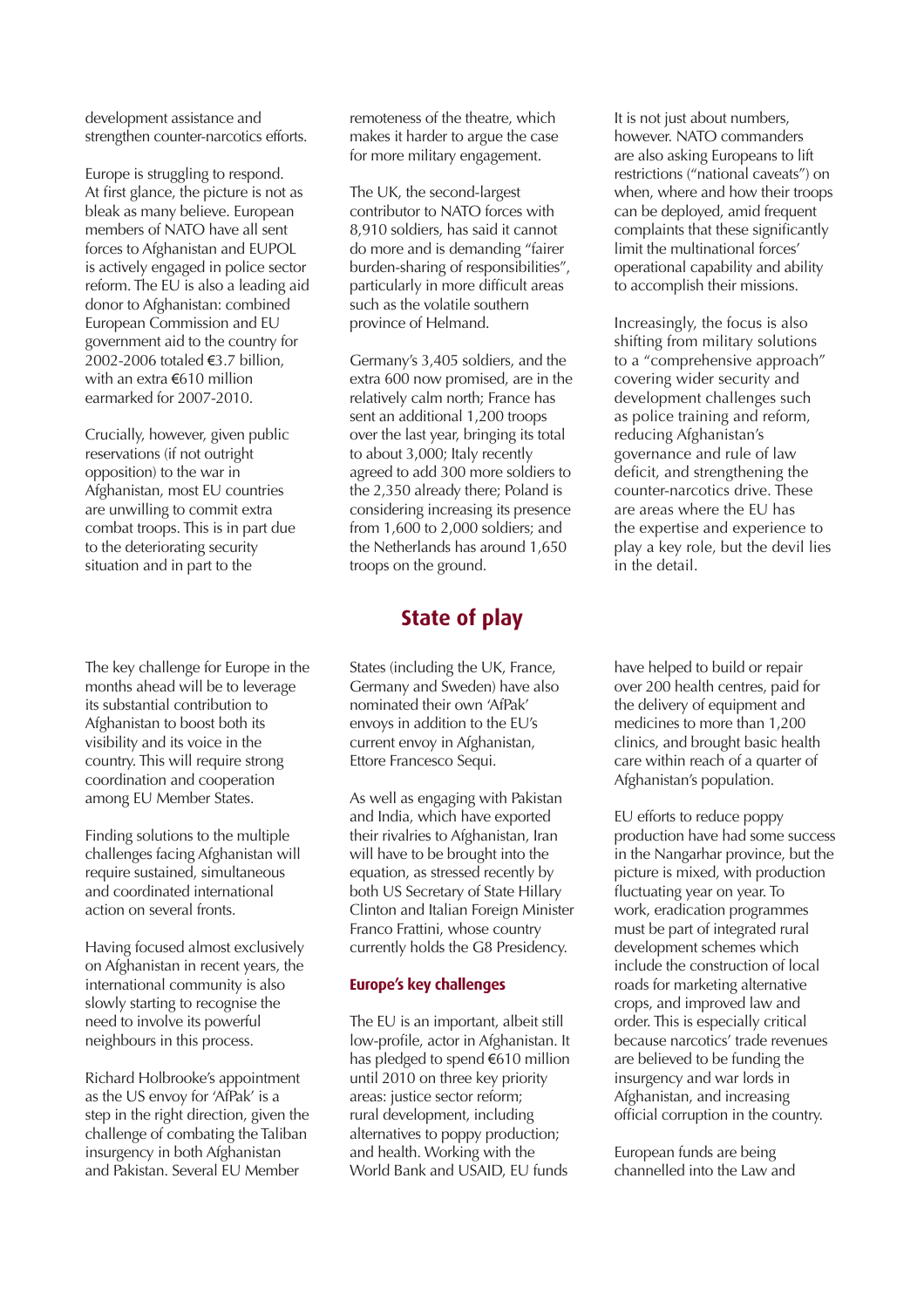Order Trust Fund (LOTFA), which pays the running costs of the Afghan National Police (ANP). The Commission also embarked on a justice reform programme in 2007, including efforts to eradicate corruption and strengthen governance.

#### **EUPOL: Europe's flagship mission**

With police reform now higher up the Afghan security agenda, most attention is centred on EUPOL, the Union's most highprofile initiative. Whatever else the EU does, its efforts will be judged by the police mission's success or failure.

The international focus on training the ANP is not surprising. There has been progress in training the Afghan National Army (ANA) which, together with international forces, has had some success in clearing insurgents from territory under their control.

Reforming the police force has been less successful. Insufficient training and widespread corruption mean the ANP is still incapable of carrying out the tasks required to maintain civilian control over cleared territory and normally associated with an efficient and accountable civilian police force. Peace and security (and public acceptance and trust) depend on

The months leading up to, and immediately after, the planned 20 August presidential elections pose an array of serious challenges for the international community.

Voter registration, security and the independent monitoring will be priorities. Suggestions that an olive branch be extended to so-called 'moderate' Taliban (those with no links to Al Qaeda), on strict conditions, are likely to gain momentum. appropriately trained, accountable and committed police officers.

The good news is that EUPOL is now widely recognised as an important component of the international drive for improved security in Afghanistan. The bad news is that its deficiencies mean Europe continues to punch below its weight in the country.

Launched in 2007, EUPOL's tasks include working on an Afghan national police strategy, encouraging Interior Ministry reform and improving coordination among international actors. Eighteen EU Member States plus Canada, Croatia and Norway contribute to the mission.

EUPOL got off to a slow start, plagued by delays in procuring equipment, problems in getting sufficient, qualified personnel, and frequent changes in head of mission. The lack of a formalised EU-NATO deal, due to broader and well-known political hurdles, further delayed the mission's geographical expansion as it had to conclude ad hoc agreements with lead nations in NATO's Provincial Reconstruction Teams (PRTs) to ensure its personnel's security.

In December, EU leaders decided to double EUPOL's staff to 400, but Member States have yet to make

### **Prospects**

The focus will also increasingly be on building the country's still-weak civilian institutions to balance ongoing efforts to construct a modern, well-equipped army.

The US – backed by Europe – is also expected to scale back its overly ambitious goals for Afghanistan, abandoning any idea of turning it into what Defence Secretary Robert Gates has called "a Central Asian Valhalla", and replacing this with a

the extra police officers available, seriously undermining the mission's credibility and effectiveness.

One key problem is that European police experts are more attracted by the EU mission in Kosovo than the high-risk operation in Afghanistan, prompting EU foreign ministers to discuss the possibility of tripling salaries for those prepared to go to Afghanistan.

Two other problems will continue to cloud EU efforts to enhance its visibility in an increasingly crowded Afghan field.

First, even if the 400 target is met, Europe's efforts lag behind those of other countries, notably the US, which has committed substantially more resources to police reform, sometimes adopting different standards and methods. EUPOL is therefore unlikely to be able to carry out its tasks as efficiently, and on the same scale, as other Western actors in Afghanistan.

Second, the EU has little say over the political or operational aspects of reconstruction tasks undertaken by other actors, even if they impact on its work. These include military operations undertaken by ISAF under NATO command and US efforts to reform the Afghan national army and the police.

new war plan aimed simply at halting the Taliban's momentum and preventing the country being used as a base for terrorists.

Intensified transatlantic cooperation will be required to ensure peace and stability before, during and after the poll. Crucially, EU Member States will have to work together more effectively on the ground, and greater coordination will be needed between the EU and NATO.